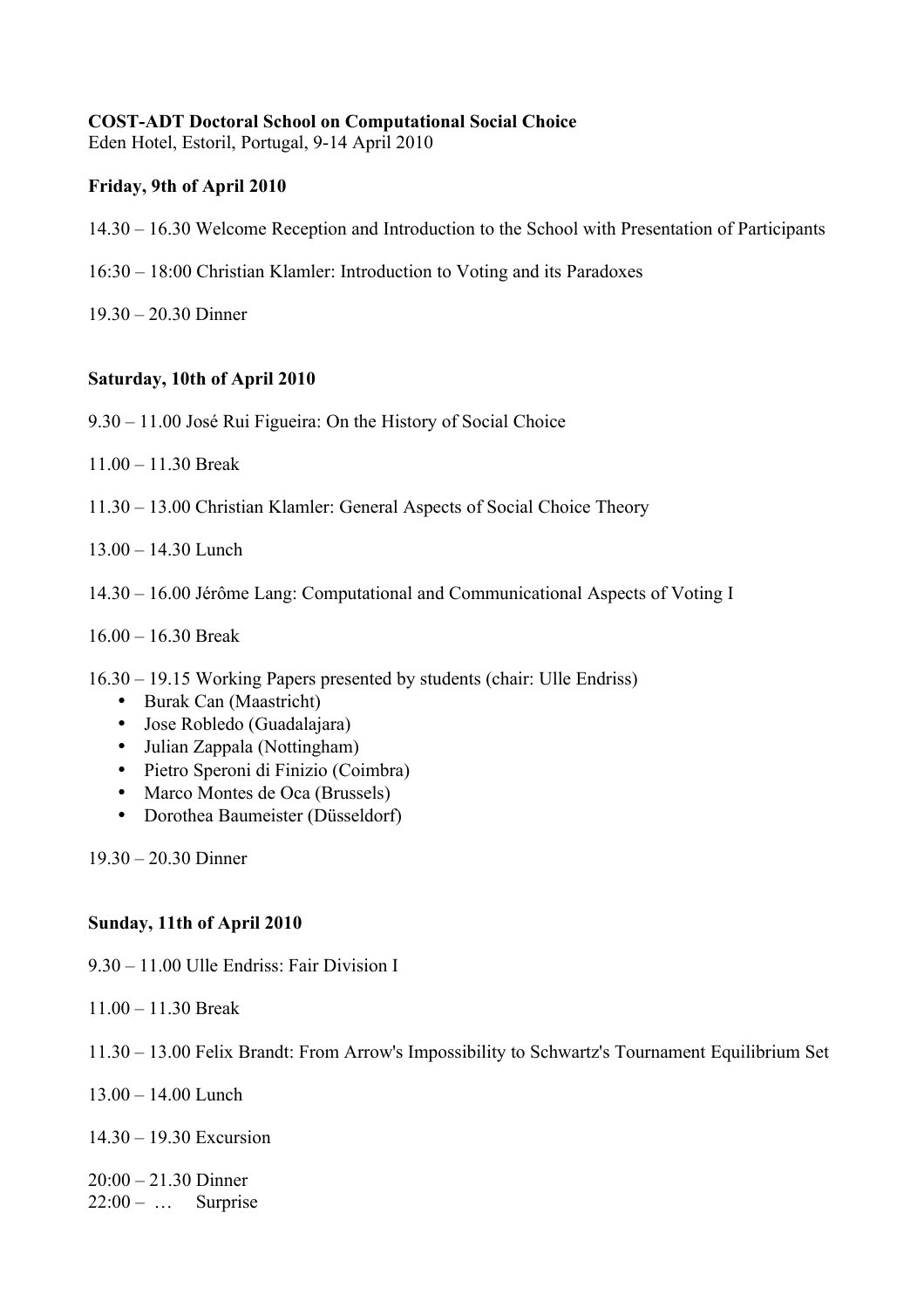## **Monday, 12th of April 2010**

9.30 – 11.00 Christian Klamler: Geometry of Voting

- 11.00 11.30 Break
- 11.30 13.00 Jérôme Lang: Computational and Communicational Aspects of Voting II
- 13.00 14.30 Lunch
- 14.30 16.00 Stefano Moretti: Power Indices and Game Theory (Applications to Bioinformatics)
- 16.00 16.30 Break
- 16.30 19.00 Working Papers presented by students (chair: Jérôme Lang)
	- Markus Brill (Munich)
	- Nikos Karanikolas (Patras)
	- Britta Dorn (Tübingen)
	- Christian Geist (Amsterdam)
	- Robert Brederek (Jena)
	- Umberto Grandi (Amsterdam)
	- Olivier Cailloux (Paris)

19.30 – 20.30 Dinner

### **Tuesday, 13th of April 2010**

- 9.30 11.00 Sébastien Konieczny: Information Fusion and Social Choice
- 11.00 11.30 Break
- 11.30 13.00 Ulle Endriss: Fair Division II
- 13.00 14.30 Lunch
- 14.30 16.00 Thierry Marchant: From Social Choice to MCDA
- 16.00 16.30 Break
- 16.30 19.00 Working Papers presented by students (chair: Ulle Endriss)
	- Dorota Marciniak (Lisbon)
	- Luisa Paolotti (Perugia)
	- Antoine Nongaillard (Lille)
	- Haris Aziz (Munich)
	- Taiki Todo (Fukuoka City)
	- Paul Dütting (Lausanne)

19.30 – 20.30 Dinner